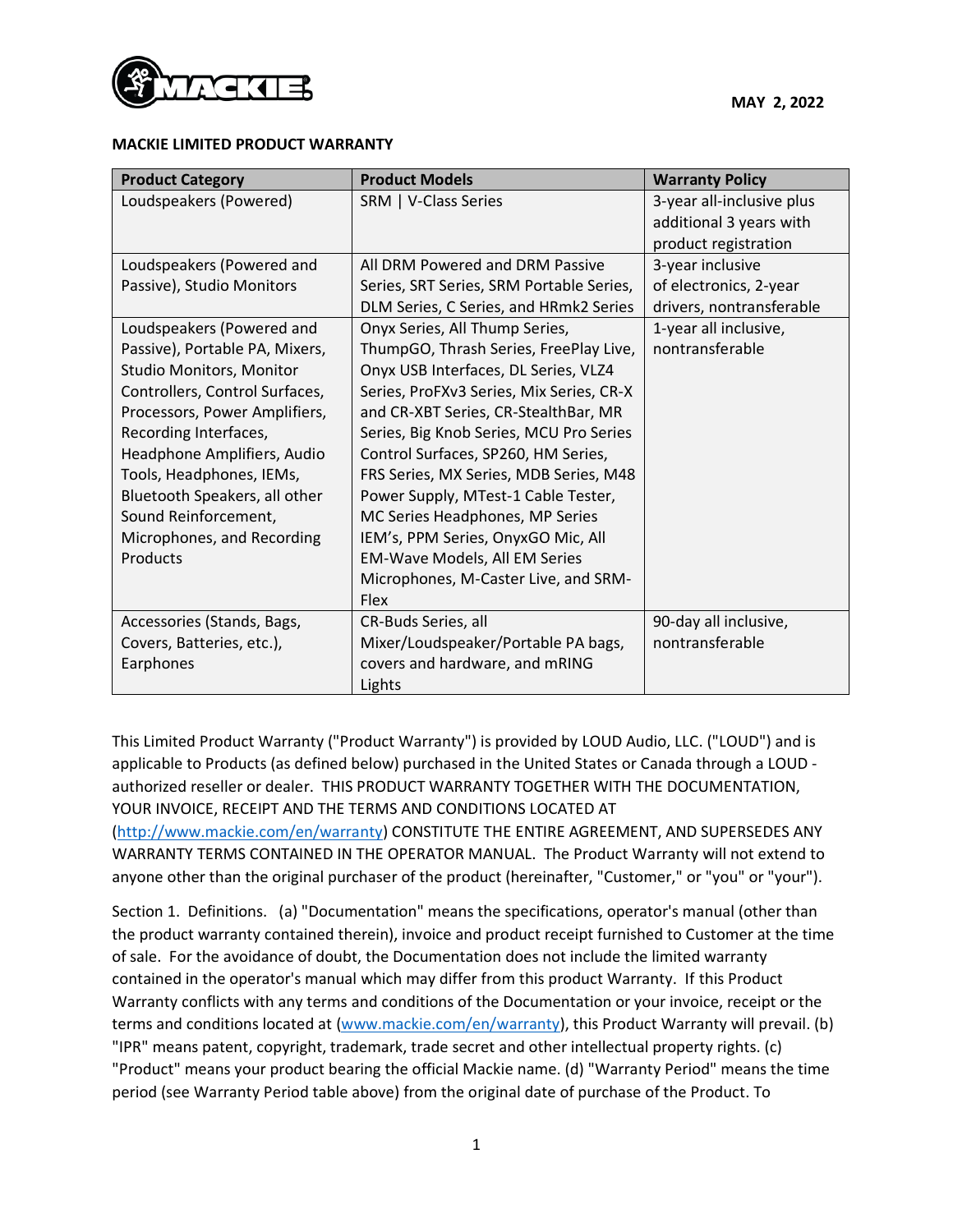

determine the Warranty Period for the Product, see your invoice, receipt or the warranty period described herein.

Section 2. Limited Warranty and Remedies

2.1 Warranties. LOUD warrants to Customer that the Product will be free from defects in materials and workmanship under normal use during the Warranty Period of (see Warranty Period table above). This Product Warranty does not include: (a) physical installation or removal of the Product at or from Customer's site; (b) visits to Customer's site; (c) labor necessary to effect repairs or replace defective parts other than during normal business hours Pacific time, exclusive of weekends and LOUD / authorized service center holidays; (d) expendable or disposable items; (e) Product calibration; (f) any power distribution related to the Product, accessories or other devices associated with the use of the Product within the Customer's facility (e.g., outlets, fuse boxes and wiring); (g) Products with missing or altered inspection seals or serial numbers; (h) normal wear and tear such as scratches, etc; or (i) any work with any third party equipment or software.

2.2 Remedies. If the Product fails to conform to the warranty in Section 2.1, then LOUD or its authorized service representative will, at its option, either repair or replace any such nonconforming Product, provided that Customer gives notice of the noncompliance within the Warranty Period to Company at [\(www.mackie.com/en/warranty\)](http://www.mackie.com/en/warranty), or by calling LOUD technical support at [(800) 898-3211] between normal business hours Pacific time, excluding weekend or LOUD holidays. Please retain the original dated sales receipt as evidence of the date of purchase. You will need it to obtain any warranty service. As part of your notice of noncompliance include a detailed description of the manner in which the Product does not comply (including, without limitation, the date, location and description of the circumstances under which the noncompliance occurred or was first noticed), the date of purchase, the model and serial number(s), information and results of any testing done by you using the approved testing methods set forth in the Documentation, your contact information, a request for authorization to return the Product and such other reasonable information requested by LOUD or its authorized service representative.

2.3 Product Warranty Claim Procedure. In order to recover under this Product Warranty, you must provide valid proof of purchase (such as an original receipt, Product warranty registration card, on-line registration or other documentation LOUD deems acceptable) for the Product. When LOUD receives any such notice, LOUD will evaluate the documentation and materials to determine whether the Product Warranty applies and, if so, to determine the appropriate warranty service arrangement: field repair or manufacturer repair or replacement. LOUD reserves the right, before having to provide any obligation under this Product Warranty, to inspect the damaged or nonconforming Product. Only LOUD or its authorized service representatives may authorize any warranty services. If LOUD determines that the Product does not conform to the warranty in Section 2.1, then you will be advised as to the warranty service arrangement (i.e., field repair or manufacturer repair or replacement) and, in the case of manufacture repair or replacement, you will be assigned a "Service Request Number" and directed to send the Product to LOUD or an authorized service representative at your expense. You must (a) return the Product to LOUD or the designated authorized service center in the original or equivalent packaging, (b) prepay shipping charges, (c) insure the shipment or accept the risk the Product is lost or damaged in shipment, (d) provide valid proof of purchase from a LOUD authorized reseller or dealer (such as an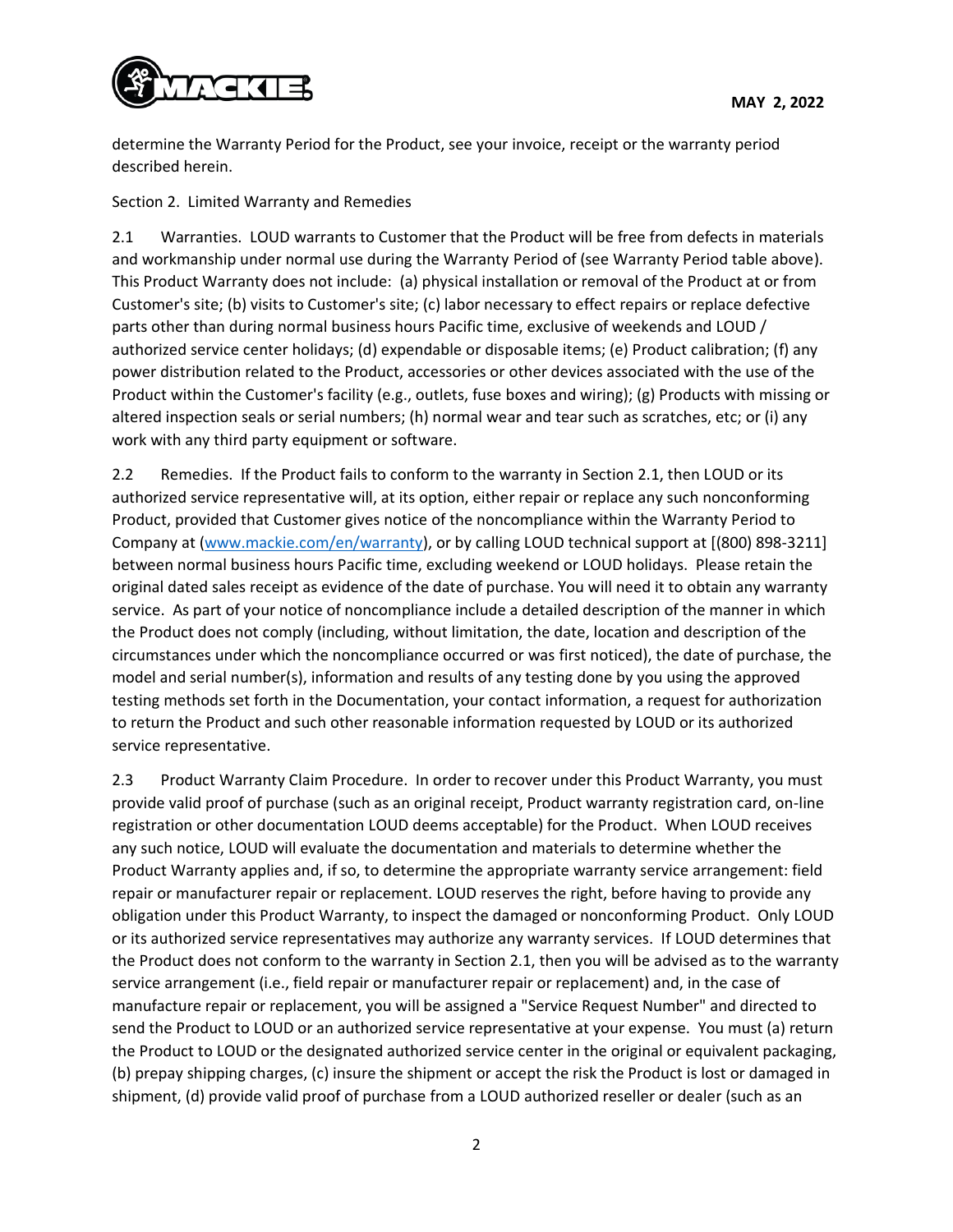

original receipt, Product warranty registration card, on-line registration or other documentation LOUD deems acceptable) and (e) your return address (please no P.O. boxes or route numbers). Please write the Service Request Number in large letters on the top of the package. If, after the expenditure of commercially reasonable efforts, LOUD or its authorized service representative is unable to correct the noncompliance, LOUD will replace your product with a comparable product that is new or refurbished. LOUD or its authorized service representative will return the repaired or replaced Product to you. LOUD will pay to ship the repaired or replaced Product to you if you use an address in the United States (excluding Puerto Rico and U.S possessions and territories) or Canada. Otherwise, LOUD or its authorized service representative will ship the Product to you freight collect. Any replacement under this Product Warranty will be warranted in accordance with this Product Warranty for (see Warranty Period table above) after the repaired or replaced Product is received by you or the remainder of the original Warranty Period, whichever is longer. If LOUD or its authorized service representative determines that the Product is not covered under this Product Warranty, then LOUD or its authorized service representative will notify you and inform you of the service alternatives that are available to you on a fees basis.

2.4 Telephone/Web Support. During the applicable Warranty Period, LOUD will make available to you telephone support between normal business hours Pacific time, exclusive of weekends and LOUD holidays, to assist you in the use of the Product. Telephone support services can be obtained by calling (800) 898-3211 or by visiting [\(mackie.com/en/support/contact\)](https://mackie.com/en/support/contact) and following the instructions on reporting a warranty issue.

2.5 Exclusions. This Product Warranty does not apply to any problems or damage caused by or that result from: (a) use of the Product not in accordance with the Documentation or this Product Warranty; (b) external causes such as accident, modification, damage, misuse, neglect, abuse, improper installation or other action of Customer or any third party; (c) services not authorized by LOUD; (d) failure to perform preventative maintenance; or (e) use of the Product with items not provided by or otherwise authorized in writing by LOUD. LOUD does not warrant that the Product or Documentation is free from bugs, errors or deficiencies.

2.6 Disclaimer and Release. THIS PRODUCT WARRANTY GIVES YOU SPECIFIC LEGAL RIGHTS AND YOU MAY HAVE OTHER RIGHTS WHICH VARY FOR STATE TO STATE (OR JURISDICTION TO JURISDICTION). THE WARRANTIES, OBLIGATIONS, AND LIABILITIES OF LOUD AND THE REMEDIES OF CUSTOMER SET FORTH IN THIS PRODUCT WARRANTY ARE EXCLUSIVE AND IN LIEU OF ALL OTHER WARRANTIES, OBLIGATIONS, AND LIABILITIES OF LOUD AND ALL OTHER REMEDIES OF CUSTOMER, EXPRESS OR IMPLIED, ARISING BY LAW OR OTHERWISE, WITH RESPECT TO ANY PRODUCT, DOCUMENTATION OR OTHER ITEMS OR SERVICES FURNISHED BY OR ON BEHALF OF LOUD UNDER THIS PRODUCT WARRANTY, INCLUDING, BUT NOT LIMITED TO, ANY: (A) IMPLIED WARRANTY OF MERCHANTABILITY OR FITNESS FOR A PARTICULAR PURPOSE; (B) IMPLIED WARRANTY ARISING FROM COURSE OF PERFORMANCE, COURSE OF DEALING, OR USAGE OF TRADE; (C) CLAIM OF INFRINGEMENT OR MISAPPROPRIATION; OR (D) CLAIM IN TORT (WHETHER BASED ON NEGLIGENCE, STRICT LIABILITY, PRODUCT LIABILITY OR OTHER THEORY). SOME STATES DO NOT ALLOW LIMITATIONS ON HOW LONG AN IMPLIED WARRANTY LASTS, SO THE ABOVE LIMITATION MAY NOT APPLY TO YOU. THIS WARRANTY WILL NOT BE APPLICABLE TO THE EXTENT THAT ANY PROVISION OF THIS PRODUCT WARRANTY IS PROHIBITED BY FEDERAL, STATE OR MUNICIPAL LAW.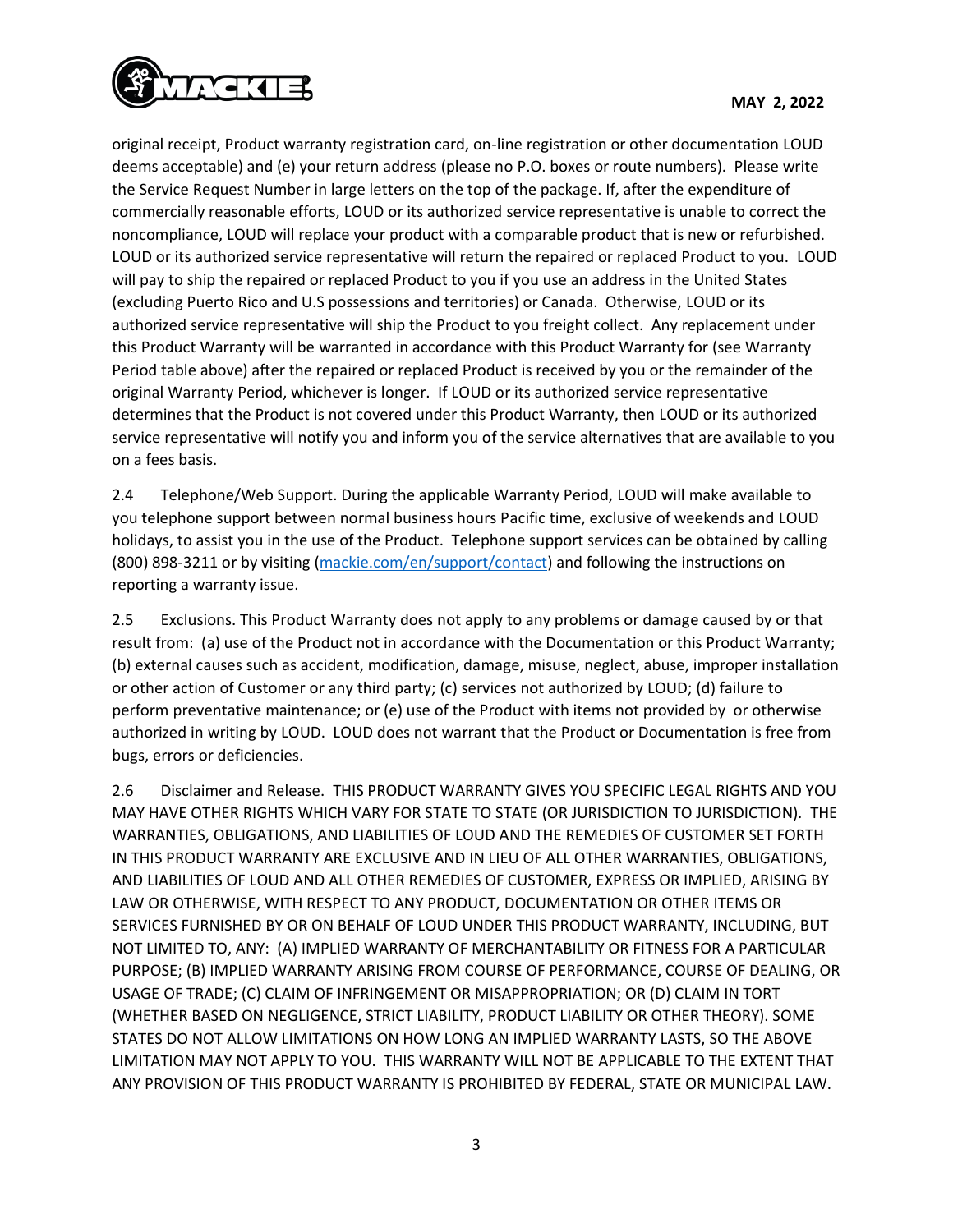

Section 3. Limitations of Liability

3.1 Force Majeure. LOUD will not be liable for, or be considered to be in breach of or default under this Product Warranty on account of, any delay or failure to perform as required by this Product Warranty as a result of any cause or condition beyond its reasonable control (including, without limitation, any act or failure to act by the other party).

3.2 No Consequential Damages. IN NO EVENT WILL LOUD OR ITS AUTHORIZED RESELLER, DEALERS OR SERVICE REPRESENTATIVES HAVE ANY LIABILITY FOR ANY INCIDENTAL, CONSEQUENTIAL OR INDIRECT DAMAGES OR FOR ANY LOSS OF PROFIT, REVENUE, DATA, BUSINESS OR USE IN CONNECTION WITH OR ARISING OUT OF CUSTOMERS USE OF THE PRODUCT, DOCUMENTATION OR ANY OTHER ITEMS OR SERVICES FURNISHED UNDER THE PRODUCT WARRANTY. SOME STATES DO NOT ALLOW THE EXCLUSION OR LIMITATION OF INCIDENTAL OR CONSEQUENTIAL DAMAGES, SO THE ABOVE LIMITATIONS OR EXCLUSIONS MAY NOT APPLY TO YOU.

3.3 Limitation of Liability. LOUD'S AGGREGATE LIABILITY WITH REGARD TO THE PRODUCT, DOCUMENTATION OR ANY OTHER ITEMS OR SERVICES FURNISHED UNDER THIS PRODUCT WARRANTY WILL IN NO EVENT EXCEED THE PURCHASE PRICE OF THE PRODUCT.

## Section 4. Miscellaneous

4.1 Ownership. The Product and Documentation involve valuable IPR of LOUD or its licensors. No title to or ownership of any IPR in or to the Product or Documentation is transferred to Customer under the Agreement. Customer will not attempt to reverse engineer any Product or component thereof or to otherwise misappropriate, circumvent or violate any of LOUD's IPR. Without limiting the generality of the foregoing, LOUD reserves all of its right, title and interest (including, without limitation, any and all IPR) in and to the Product and the Documentation.

4.2 Assignment. Customer shall not assign any of its rights under this Product Warranty directly, by operation of law or otherwise, without the prior written consent of LOUD. Subject to the foregoing restriction on assignment by Customer, this Product Warranty shall be fully binding upon, inure to the benefit of, and be enforceable by the parties and their respective successors and assigns.

4.3 Applicable Law and Venue. This Product Warranty will be interpreted, construed and enforced in all respects in accordance with the laws of the State of Washington, without reference to its choice of law principles to the contrary. The U.N. Convention on Contracts for the International Sale of Goods will not apply to this Product Warranty. Each party hereby consents to the jurisdiction of the state and federal courts located in King County, State of Washington, U.S.A. with respect to any claim arising under or by reason of these Standard Terms.

4.4 Entire Agreement. The Product Warranty, together with the Documentation and your invoice, receipt or the terms and conditions located at [\(mackie.com/en/warranty\)](http://www.mackie.com/en/warranty), constitutes the entire agreement, and supersedes any and all prior agreements, between LOUD and Customer related to the subject matter hereof. No amendment, modification or waiver of any of the provisions of this Product Warranty will be valid unless set forth in a written instrument signed by the party to be bound thereby. If this Product Warranty conflicts with any terms and conditions of the Documentation or your invoice,